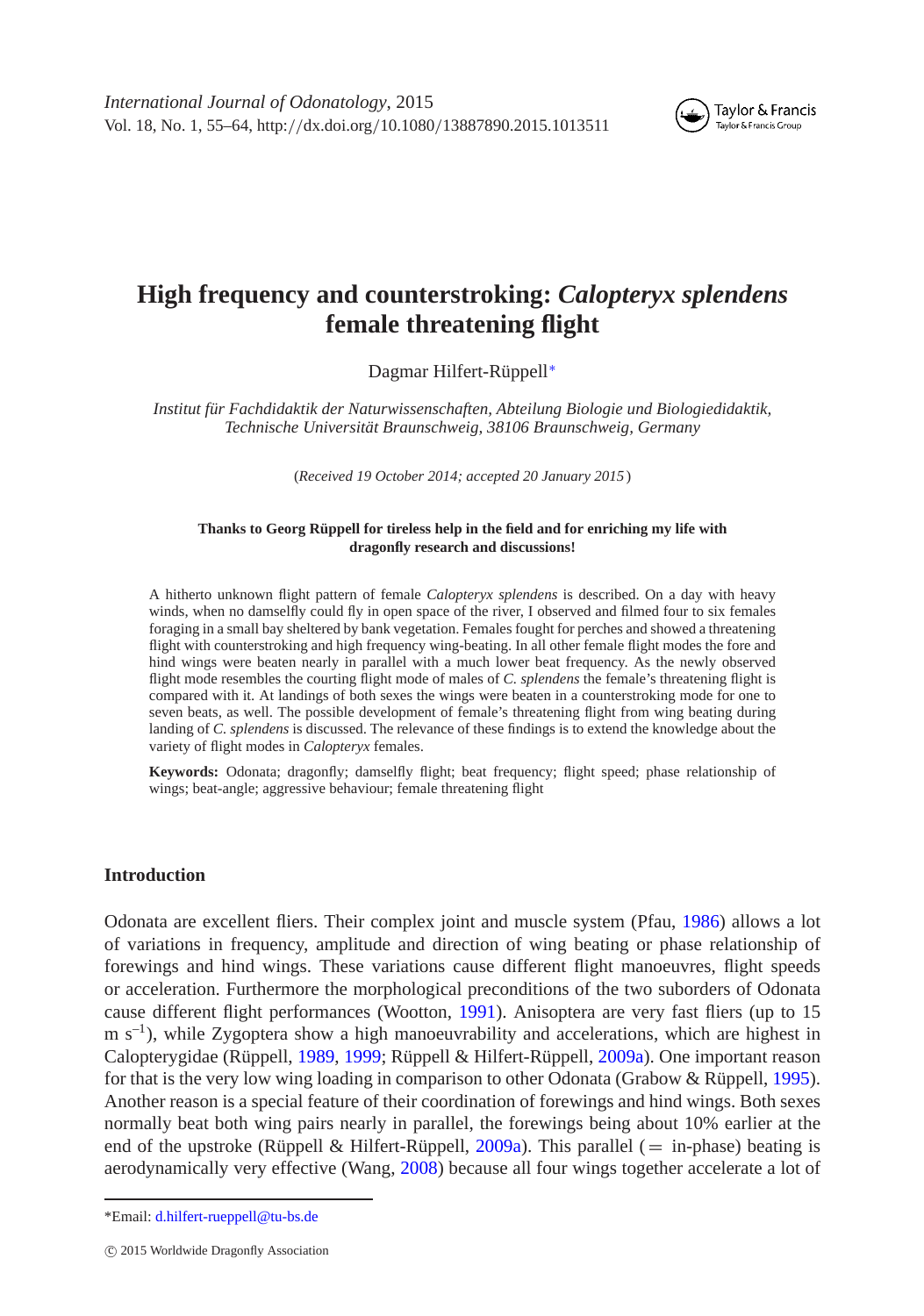air. Another aerodynamic reason for the high accelerations and manoeuvrability of this parallel beating is the clap-and-fling effect (Weis-Fogh, [1973\)](#page-9-6). This effect emerges when the wings at the end of the upstroke clap together and are beaten downwards again (fling). The airstreams generated by this closing and sudden opening produce up to 30% more lift than when wings are not clapped together (Wakeling & Ellington, [1997\)](#page-9-7).

In nearly all their flights *Calopteryx* spp. males show parallel beating of forewings and hind wings to conquer and defend territories (Rüppell, Hilfert-Rüppell, Rehfeldt & Schütte, [2005\)](#page-9-8). But when females approach they switch to a completely different flight mode: a high-frequency counterstroking flight (Anders & Rüppell, [1997;](#page-8-1) Rüppell, [1985\)](#page-9-9), reaching beat frequencies up to 50 Hz (Hilfert-Rüppell & Rüppell, [2013\)](#page-9-10). *Calopteryx* spp. females always fly very similarly to males by the parallel mode, enabling them to flee successfully when being pursued by males (Rüppell & Hilfert-Rüppell, [2009b\)](#page-9-11). This fleeing together with flight to oviposition sites and foraging flight are the main flight activities of *Calopteryx* females. While foraging they start from a perch and attempt to catch flying insects by high accelerations, when several individuals may fly to the same target (Rüppell, [1999\)](#page-9-3). Obviously there exists a competition for prey. Furthermore females attack each other when returning to the perch. These attacks of females were filmed with 300 fps at 600 fps, and the analysis revealed a flight style that was previously unknown in females. This investigation describes details of this female flight mode and discusses its function and origin.

### **Material and methods**

Filming and behavioural studies were conducted in August 2008 (females expelling other females), in June 2010 (females escaping males), and in August 2011 (males' escalated fights) at the River Oker, north-north-west of Braunschweig (52°26 N, 10°23 E) in northern Germany. The river was *c*.14–18 m wide and up to 1.5 m deep in the main channel. From the middle of June to August several hundred imagines of *Calopteryx splendens* (Harris) were flying in a section of 1 km*.* At the site on the western bank dense vegetation of *Butomus umbellatus*, *Glyceria maxima*, *Sparganium emersum*, *Phalaris arundinacea* and *Sagittaria sagittifolia* offered wind protection. On 16 August 2008, when the videos of the females expelling each other were filmed, a strong wind (four to six knots Beaufort) blew from south to north just parallel to the river bank. In a small bay of 1–1.5 m diameter four to six females were foraging, returning from capture flight back to the perches on leaves of *Butomus umbellatus.* They attacked and pursued each other. The temperature was between 20 and 22°C. To compare flight modes in 2010 and 2011 the videos with females escaping males and males fighting were made in sunny conditions under an ambient temperature of 23–26°C.

All videos were filmed by a Casio EX F1 Highspeed Camera (Casio Computer Co., Tokyo, Japan) at 300 and 600 fps. Because of the erratic and fast flight of the insects, the camera was moved and orientated with a pre-focused lens parallel to the flying damselflies only correcting the orientation by quick looks on the screen of the camera. Drawings were made by taking the shape of the damselflies from single frames from the slow motion films. Details were added from photos and a dead specimen.

To analyse the videos the freeware programme QuickTime Player Version 7.7.5 (Apple, Inc., Cupertino, CA, USA) was used. To determine the wing beat frequencies the frames of the video were counted, if possible separated into down-stroke, upstroke and wing beat pauses. The mean values of two to three measures were calculated to reduce the possibility of errors. To obtain the wing beat frequency the exposure rate was divided by the numbers of frames per wing beat. The phase relationships of forewings and hind wings were obtained by counting the frames of each beat. The delay of the hind wings to the forewings was measured. To get a measure for the grade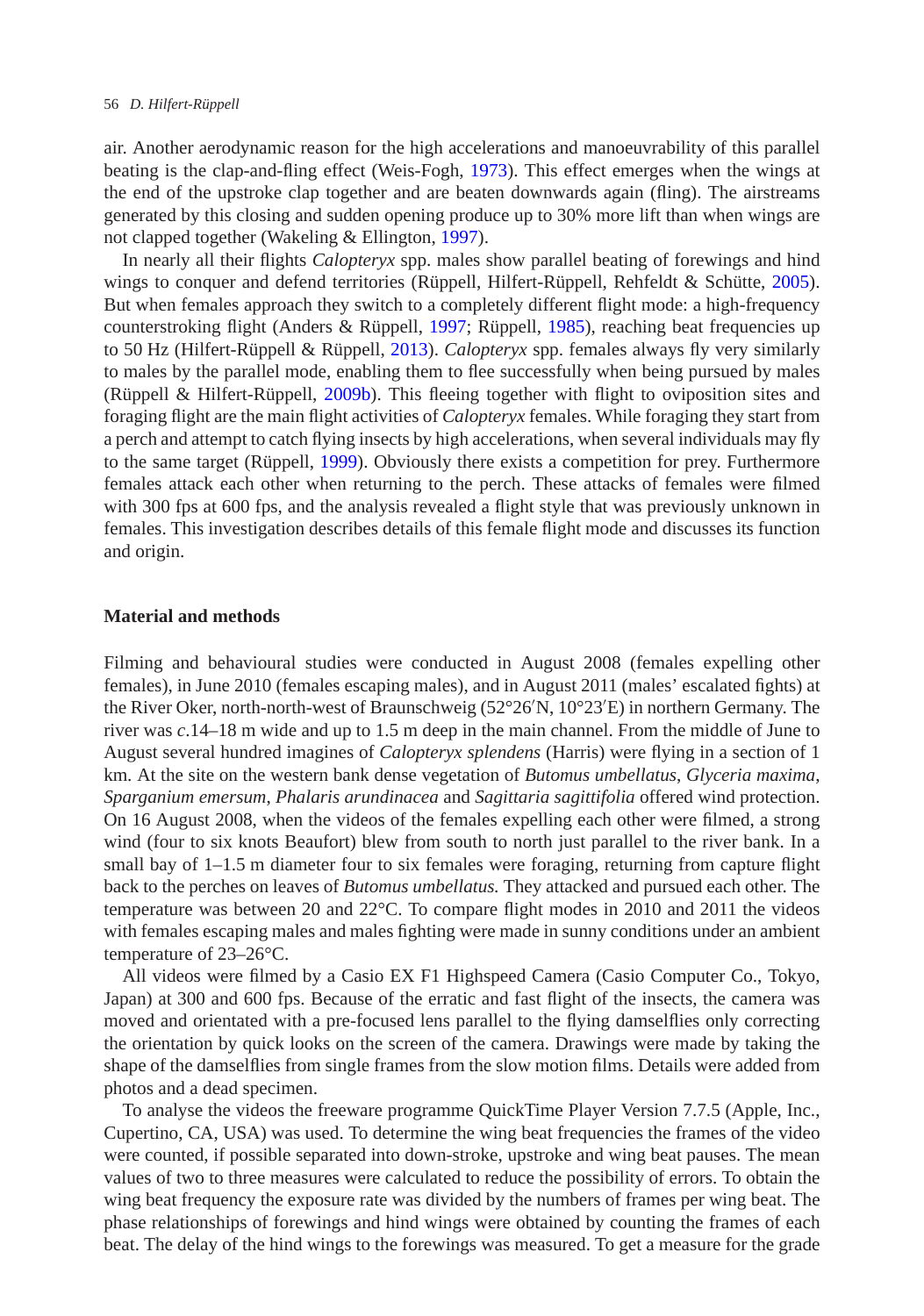of phase shifting the delay was related to the length of the upstroke of the hind wings, resulting in a quotient – the phase relationship index (PRI). A quotient of 0 indicates that no delay was seen; hence, parallel beating was conducted. A quotient of 1 indicates that the length of the delay was as long as the upstroke, so the wings were beaten counterstrokingly. A quotient higher than 1 indicates the delay was longer than an upstroke.

The flight velocities could be measured only when the damselflies flew parallel to the plane of the camera's sensor. To determine the distance and time of the flight to calculate the velocity the whole damselfly body had to pass a prominent structure in the background. The number of frames for this was counted to get the time. To convert the distance measures, the body length of *C. splendens* was taken from Dijkstra and Lewington [\(2006\)](#page-8-2) (calculated mean 46.5 mm). As each frame had a time length of 1/300 or 1/600 s, the duration of the body passing before a measured point could be determined. The beating angles (amplitude) were constructed, depicting the shifting of the wing tips from frame to frame from frontal and lateral views. When the wings move at the end of each half cycle (up and down) the distortion of the apparent position of the wing tip becomes significant. The error was estimated to be about 10%. To test for a relationship between the wing beat frequency and the PRI, Pearson correlation was applied.

### **Results**

### *General description of female threat behaviour by counterstroking flight*

A common behaviour of perched females was to spread all four wings when approached by a conspecific female (Figure [1\)](#page-3-0). In the special situation of this investigation, on five occasions a female showed counterstroking flights when having been approached or when approaching other females. The duration of these flights were short. In one case a perched female, when a female landed about 7 cm near her on the same leaf, moved her wings counterstrokingly while still sitting for 10 beats during 0.47 s before take-off. She expelled the other female flying by another 16 beats over 0.57 s. In another case a female flew counterstrokingly for 1.7 s. She passed one flying, approached one sitting female, and rammed another sitting female from her perch. During this behaviour she performed 54 counterstroking beats and two parallel beats in between, when ramming. A female exhibited a very short counterstroking flight (0.15 s, six beats) when another female chased her away from her perch. Once a female approached four perched conspecifics. All of them spread their wings. One female then beat only the fore wings backwards and stopped the motion as the incoming female turned.

### *Phase relationship and beat frequencies*

In this counterstroking threatening flight, when one pair of wings began the upstroke the other began the down-stroke and vice versa (Figures [2,](#page-4-0) [3\)](#page-4-1). But this relationship shifted (Figure 3) when the female had passed the other female, or flew a turn, or switched to normal flight with parallel wing beating. To characterise these shifts the PRI index was calculated (Figure [4\)](#page-5-0).

When the beating frequency was high the PRI was also high. There exists a correlation between these parameters ( $R = 0.73$ ,  $p < 0.001$ ,  $n = 448$ , Pearson correlation). Wing beat frequencies of the same females were different between counterstroking and parallel beating (Figure [5a](#page-5-1)). In the counterstroking mode the mean value was 33.7 Hz (SD 5.2), which was more than twice the value for parallel beating (mean value 16.1 Hz, SD 2.8). The beat frequencies of the attacking female were different when she approached the other female closely  $(n = 41)$  than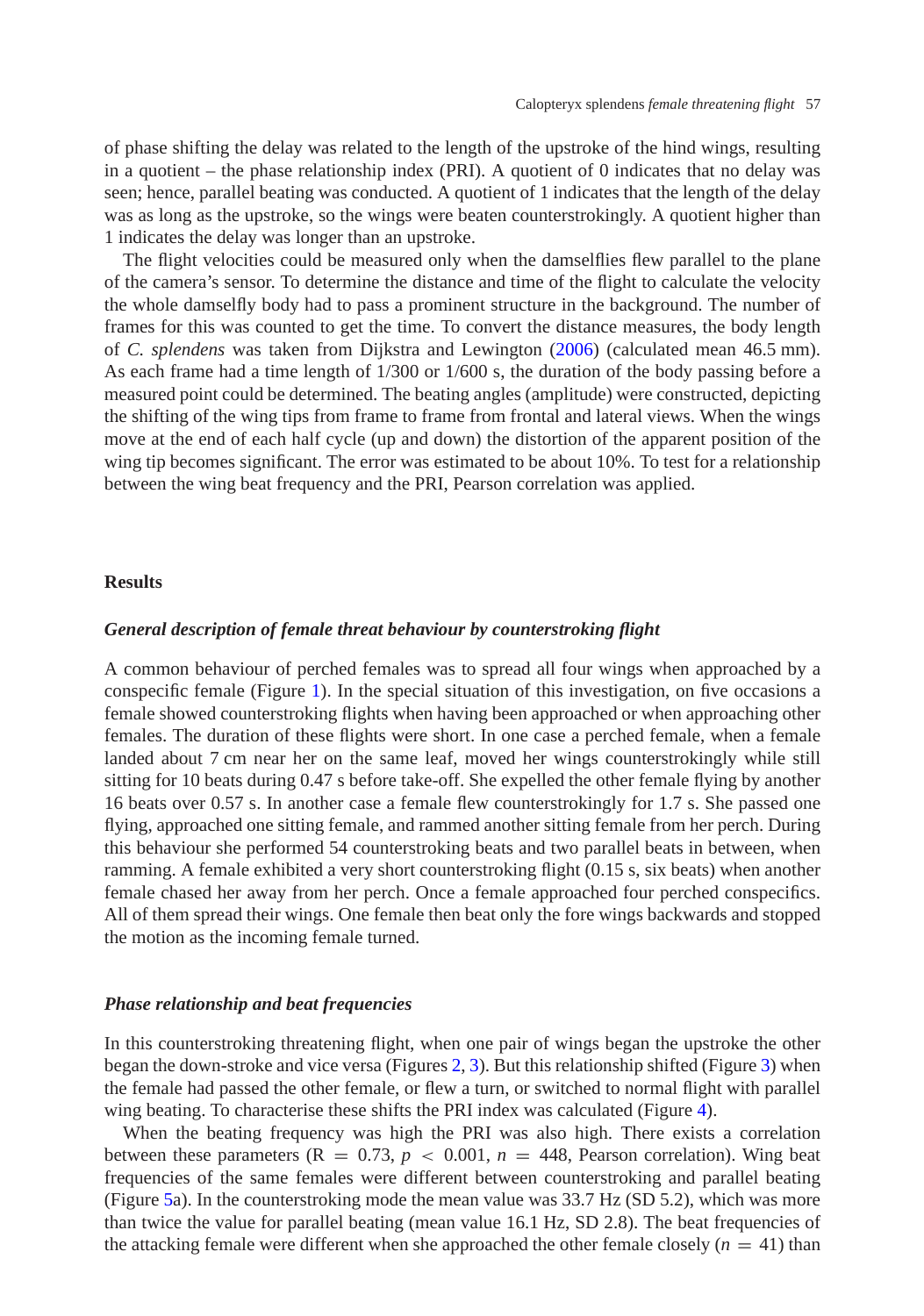

Figure 1. A female of *Calopteryx splendens* spreading all wings at an approach of a conspecific female during foraging. Germany, Braunschweig, River Oker, July 2008.

<span id="page-3-0"></span>when she passed or pursued at a greater distance ( $> 10 \text{ cm}$ ) ( $n = 21$ ; Figure [5b](#page-5-1)). The phase relationship of forewings and hind wings also shifted (Figure [2,](#page-4-0) top right).

## *Flight velocities*

The flight velocities of females expelling other females by counterstroking flight were low (between 100 and 150 cm  $s^{-1}$ ) (Figure [6\)](#page-6-0). Females returning from such conflicts by parallel beating of forewings and hind wings did not have higher flight speed. But the flight speed of both of these flight modes differed significantly from that of females fleeing from males and from males chasing each other in escalated flight.

# *Beating angles*

The beating angles of the wings only could be defined approximately, because of the distortion of the spatial movement of the wings. There were differences in the beating angles at the moment of take-off and full flight. At take-off of one individual  $85-88^\circ$  ( $n=4$ , three forewings, one hind wing) were found. In full flight the beat angles were smaller:  $60-70^\circ$  ( $n = 7$ , five forewings, three hind wings).

## *Comparison of female counterstroking flight with male courting flight*

At the same site at the same time a male was rammed by a female, pursuing another female. He immediately showed courting flight, switching from parallel beating to counterstroking mode.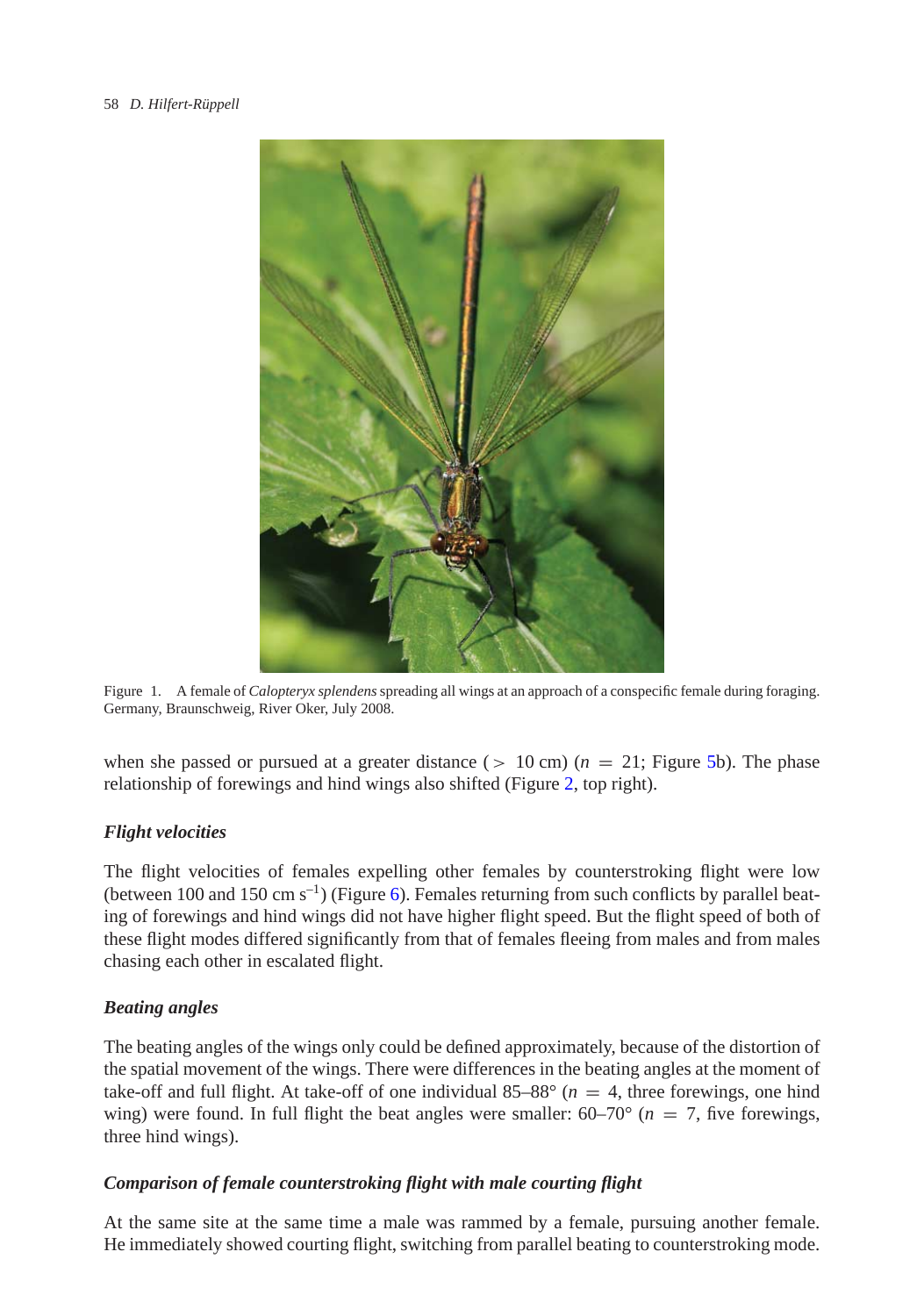

<span id="page-4-0"></span>Figure 2. Female of *Calopteryx splendens* flying by parallel (above) and counterstroking wing beats (bottom). Only the two wings of the right side are depicted, each at two different phases of the wing beat. The phases with the same toned arrows and wings move simultaneously in the directions marked (drawn after 300 fps video).



<span id="page-4-1"></span>Figure 3. Phase relationships of fore (broken lines) and hind wings (solid lines) of a counterstroking flying female pursuing another female (top, left half). Right half: decreasing beat frequency and shifting phases, forewings leading. Bottom: another female of the same group of four females returning from chasing another female by parallel beats (the forewings leading the motion). Lines up: end of upstrokes, lines down: end of down-stroke. Abscissa: time in seconds (s). Top shows 10 beats in 0.3 s (30 Hz); bottom shows 4.6 (13.8 Hz).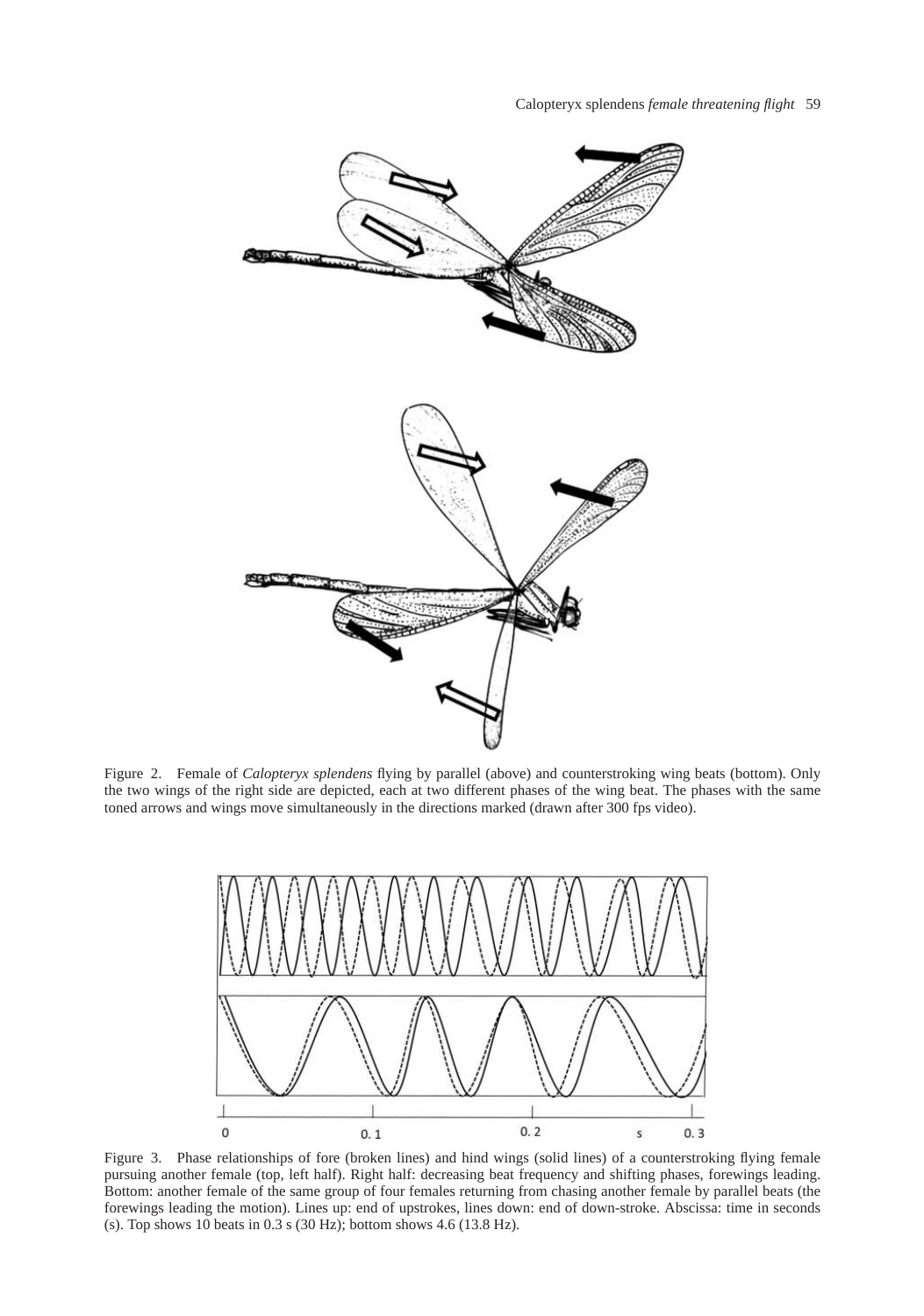

<span id="page-5-0"></span>Figure 4. Top: successive beat frequencies (ordinate: Hz) of one female showing different flight manoeuvres, perching (positions 1–3 on horizontal axis), pursuing another female (positions 5–19), coming back for landing (positions 21–30, no. 29 first perch contact) and being expelled by another female (positions 32–42). The last value of 4 Hz results from a beating pause during a sinking phase, just before the damselfly left the frame. Bottom: The relation of PRI (ordinate) to flight mode in the same female and flight situations as above. When  $PRI = 0$  both wing pairs are beating in parallel; a value of 1 means that begins its downstroke before the hind wing by an interval equal to the duration of its upstroke, i.e., both wing pairs are counterstroking, Values above 1 mean that the hind wings are leading the beating.



<span id="page-5-1"></span>Figure 5. (a) Wing beat frequencies (Hz) of parallel (left) and counterstroking beating (right) females of *Calopteryx splendens* in a small wind-sheltered bay during foraging. Numerals indicate number of wing beats of four flights of four females at this mini site. Bars include 50% of each data set, horizontal lines in the bars show the median, the vertical lines with small terminal crossbars show the range excluding outliers. (b) Wing beat frequencies of a female expelling an opponent closely (f close,  $n = 41$ , one individual) and more distant (f distant: opponent  $> 10$  cm,  $n = 21$ ).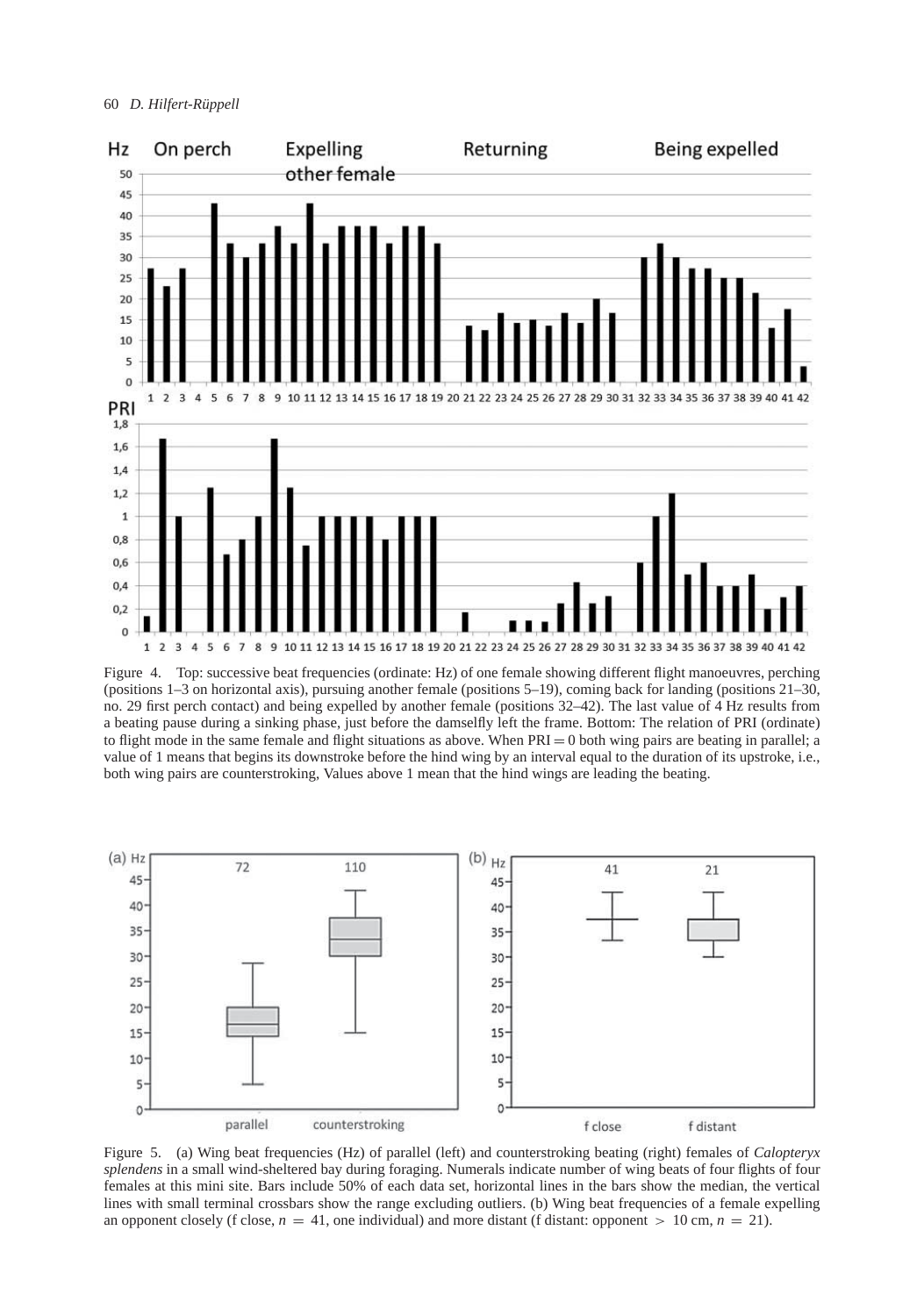

<span id="page-6-0"></span>Figure 6. Flight velocities of females (three groups beginning from the left): females expelling other females ( $=$  ff expelling), females coming back from that  $($  = ff returning), females fleeing males  $($  = ff fleeing); and of males (right), chasing each other in escalated fights (= mm chasing). Numerals indicate number of individuals measured. Other symbols as in Figure 5.



<span id="page-6-1"></span>Figure 7. The phase relationship index (PRI) of a courting male (male court,  $n = 35$  wing beats) and three females expelling other females (female counter,  $n = 48$  wing beats). The value 0 defines parallel stroking, 1 counterstroking. Values  $\langle 1 \rangle$  = fore wings are in advance, values  $\langle 1 \rangle$  = hind wings are in advance.

The frequency of the male's beating (mean  $37.6$  Hz,  $SD = 3.6$ ,  $n = 18$ , one individual) under the same conditions did not differ from that of the counterstroking threatening females (mean 33.7, SD  $= 5.2$ ,  $n = 104$ ). The PRI of female flight expelling other females was mean 0.97 (SD 0.22,  $n = 48$ , five individuals) and of male courting flight 0.83 (SD 0.25,  $n = 35$ , one individual), thereby nearly counterstroking (Figure [7\)](#page-6-1). The indices differed from each other.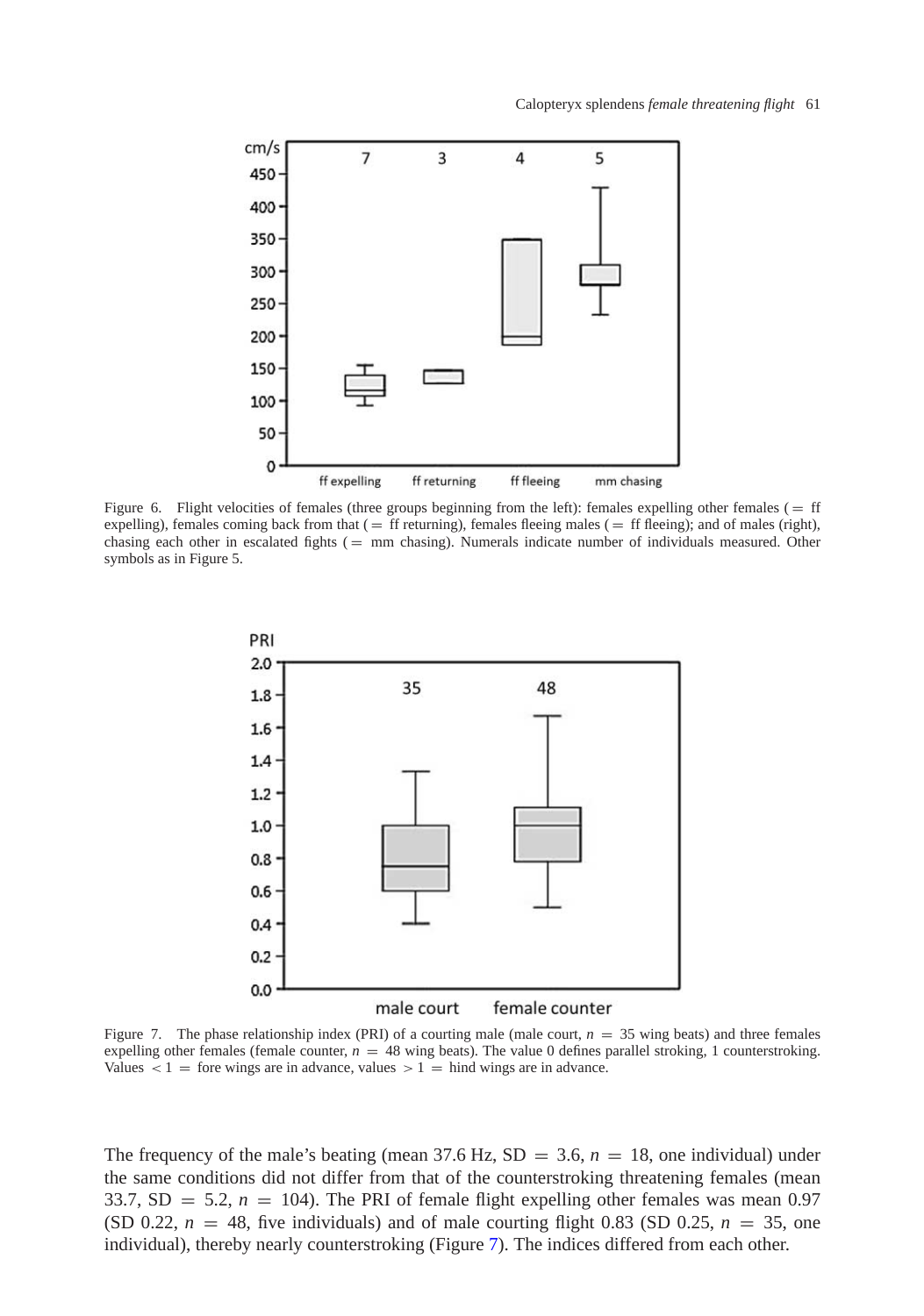#### 62 *D. Hilfert-Rüppell*

### *Counterstroking during landing*

At landings *Calopteryx* females and males exhibit counterstroking beating. This was shown briefly at each landing, normally with only two to three wing beats, but in difficult conditions (when wind was shaking the perch, a leaf of *Glyceria maxima*), this landing in counterstroking mode lasted seven wing beats. The frequencies of these landings  $(n = 7)$ , seven individuals) in a counterstroking mode did not differ from those of female threatening flights  $(n = 104)$ wing beats).

### **Discussion**

I observed that *Calopteryx splendens* females show a specific threatening flight. This counterstroking flight mode was filmed only on a single occasion: when five females competed in a narrow space for perches to start from for foraging in heavy winds. As these counterstroking flights led to or followed agonistic behaviour like ramming, these flights probably have a threatening function and could be called female threatening flight. This form of flight was also filmed in a *C. xanthostoma* female (Rüppell & Hilfert-Rüppell, [2014\)](#page-9-12) when a female ready for oviposition was harassed by a male. In that case it was directed towards a male.

The results presented show a similarity between counterstroking female flight and courting flight of *C. splendens* males. The high beat frequencies of both flights did not differ under the same conditions (Figure [4\)](#page-5-0). Furthermore other beat frequencies of male courting flights were also similar in *C. splendens* (Anders & Rüppell, [1997;](#page-8-1) Rüppell [1989\)](#page-9-2). The decrease in the beat frequency of counterstroking flying females at greater distance or after passing the opponent female resembles the decrease in the beat frequency of the clear forewings of courting *Neurobasis chinensis* males, when the female leaves (Günther, Hilfert-Rüppell, & Rüppell, [2014\)](#page-9-13). The small beat angles found here are also similar to those of courting males of *C. splendens* (Rüppell, [1989\)](#page-9-2). However, female threatening flight when pursuing other females was performed at higher flight velocities than known from courting males. Flight velocities of those males never have been quantified, but the slow flight has been described (Corbet, [2004;](#page-8-3) Hilfert-Rüppell, [2004\)](#page-9-14). As phase-relationships here were quantified by creating an index for the first time, they cannot be compared with older studies, but since the basic pattern of counterstroking appears essentially identical in both sexes, the PRI should be very similar in the two cases.

As counterstroking flight was shown only in the presence of conspecifics it could have a signalling function (Fincke, [1997\)](#page-8-4). The signal could show the damselflies' power, because counterstroking beating costs more energy than parallel beating. One reason for this is that the wings are not clapped together at the end of the upstrokes, so no clap-and-fling effect is created (Weis-Fogh, [1973\)](#page-9-6); this would decrease the aerodynamic power outcome of the beating significantly (Wakeling & Ellington, [1997\)](#page-9-7). Another reason is that the power production is lower than in parallel (in-phase) flight (Grodnitsky, [1999;](#page-8-5) Wang, [2008\)](#page-9-5). Furthermore counterstroking flying costs more energy because it is performed at a frequency more than twice that of parallel stroking.

### *Suggestions on evolution of different flight modes*

When landing, females and males of *Calopteryx* spp. also exhibit counterstroke wing beating. This similarity led to speculation about the origin of counterstroking threatening flight of females. Perhaps there existed a small repelling effect of counterstroking while landing. This may have brought small advantages for getting a better perch for those females performing it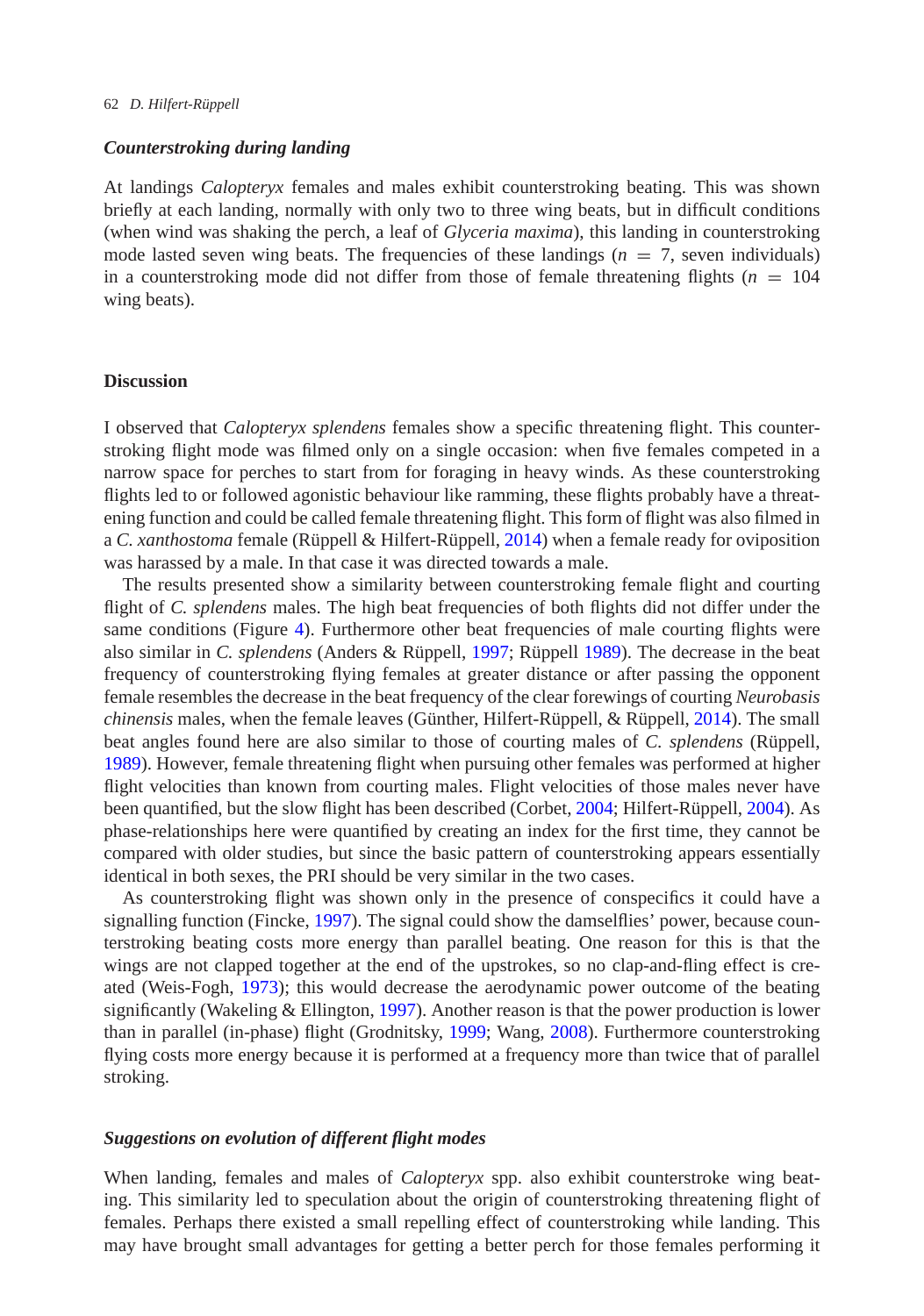more intensively. The kinematic needs to repel a competitor for a perch or for other aims are good manoeuvrability and accurate and stable flight. Both features are acquired better by counterstroking beating (Grodnitsky, [1999\)](#page-8-5) than by parallel beating which produces flight swaying and unsteady accelerations (Rüppell, [1989\)](#page-9-2).

Basal insects probably exhibited parallel (in-phase) flapping flight (Grodnitsky, [1999;](#page-8-5) Wootton & Ellington, [1991\)](#page-9-15). But although aerodynamically less effective (Grodnitsky, [1999;](#page-8-5) Wootton & Ellington, [1991\)](#page-9-15) there are great advantages to counterstroking: high manoeuvrability and the precise approach to prey, perches or mates. For expelling a competitor as reported, these features are preconditions for success. Threatening behaviour of *C. splendens* females is exhibited at different intensities. The weakest form is wing spreading while perching (Figure [1\)](#page-3-0). The next intensity is beating the spread wings counterstrokingly while still sitting. The highest intensity is shown when a female flies against the competing female, finally to ram her.

The counterstroking mode seems to be an ancient pattern because it is used nearly always in basal groups of Odonata as in Lestidae (Rüppell, [1989\)](#page-9-2) and in Epiophlebidae (Rüppell & Hilfert, [1993\)](#page-9-16). It generates a steady and economic flight by alternating lift and thrust production of forewings and hind wings. From that original counterstroking flight mode, female threatening flight and male courting flight may have evolved. In *C. virgo* threatening males also showed this counterstroking flight mode in interaction with other males (Rüppell & Hilfert-Rüppell, unpublished slow motion films).

When flying suddenly backwards, parallel stroking also occurs in Lestidae, Coenagrionidae and Libellulidae. Together with the development of coloured wings this beat pattern may have evolved into the parallel flight of both male and female calopterygids (Cordoba-Aguilar & Cordero-Rivera, [2005\)](#page-8-6). Courting flight is species-specific in Calopterygidae (Anders & Rüppell, [1997\)](#page-8-1). It should be interesting to find out whether females from other *Calopteryx* species also show the counterstroking threatening flight, or whether they exhibit a different mode more similar to the specific courting flight of their males. In the latter case the presented hypothesis would have to be revised. This slow motion investigation showed once more the variability of *Calopteryx* flight and gives more details about the female's capability, to help form a more complete picture of their behaviour.

### **Acknowledgements**

I would like to thank Frank Suhling, Andreas Martens, André Günther, and Adolfo Cordero-Rivera, and especially Mike May for their comments and for improving the manuscript.

### **References**

- <span id="page-8-1"></span>Anders, U., & Rüppell, G. (1997). Zeitanalyse der Balzflüge europäischer Prachtlibellen-Arten zur Betrachtung ihrer Verwandtschaftsbeziehungen (Odonata, Calopterygidae). *Entomologica Generalis*, *21*, 253–264. [http://cat.inist.fr/?aModele](http://cat.inist.fr/?aModele=afficheN&cpsidt=2653767) = afficheN&cpsidt = 2653767
- Corbet, P. S. (2004). *Dragonflies, behaviour and ecology of Odonata*. Harley Books: Essex.
- <span id="page-8-6"></span><span id="page-8-3"></span>Cordoba-Aguilar, A., & Cordero-Rivera, A. (2005). Evolution and ecology of Calopterygidae (Zygoptera: Odonata): status of knowledge and research perspectives. *Neotropical Entomology*, *34*, 861–879.
- <span id="page-8-2"></span>Dijkstra, K.-D. B., & Lewington, R. (2006). *Field guide to the dragonflies of Britain and Europe*. Gillingham, UK: British Wildlife Publishing. [http://d2kpmyr76ckur.cloudfront.net/24dyvs\\_field-guide-to-the-dragonflies-of-britain-and](http://d2kpmyr76ckur.cloudfront.net/24dyvs_field-guide-to-the-dragonflies-of-britain-and-europe.pdf)[europe.pdf](http://d2kpmyr76ckur.cloudfront.net/24dyvs_field-guide-to-the-dragonflies-of-britain-and-europe.pdf)
- <span id="page-8-4"></span>Fincke, O. M. (1997). Conflict resolution in the Odonata: implications for understanding female mating patterns and female choice. *Biological Journal of the Linnean Society*, *60*, 201–220.
- <span id="page-8-0"></span>Grabow, K., & Rüppell, G. (1995). Wing loading in relation to size and flight characteristics of European Odonata. *Odonatologica*, *24*, 175–186.
- <span id="page-8-5"></span>Grodnitsky, D. L. (1999). *Form and function of insect wings: The evolution of biological structures*. London: Johns Hopkins University Press.